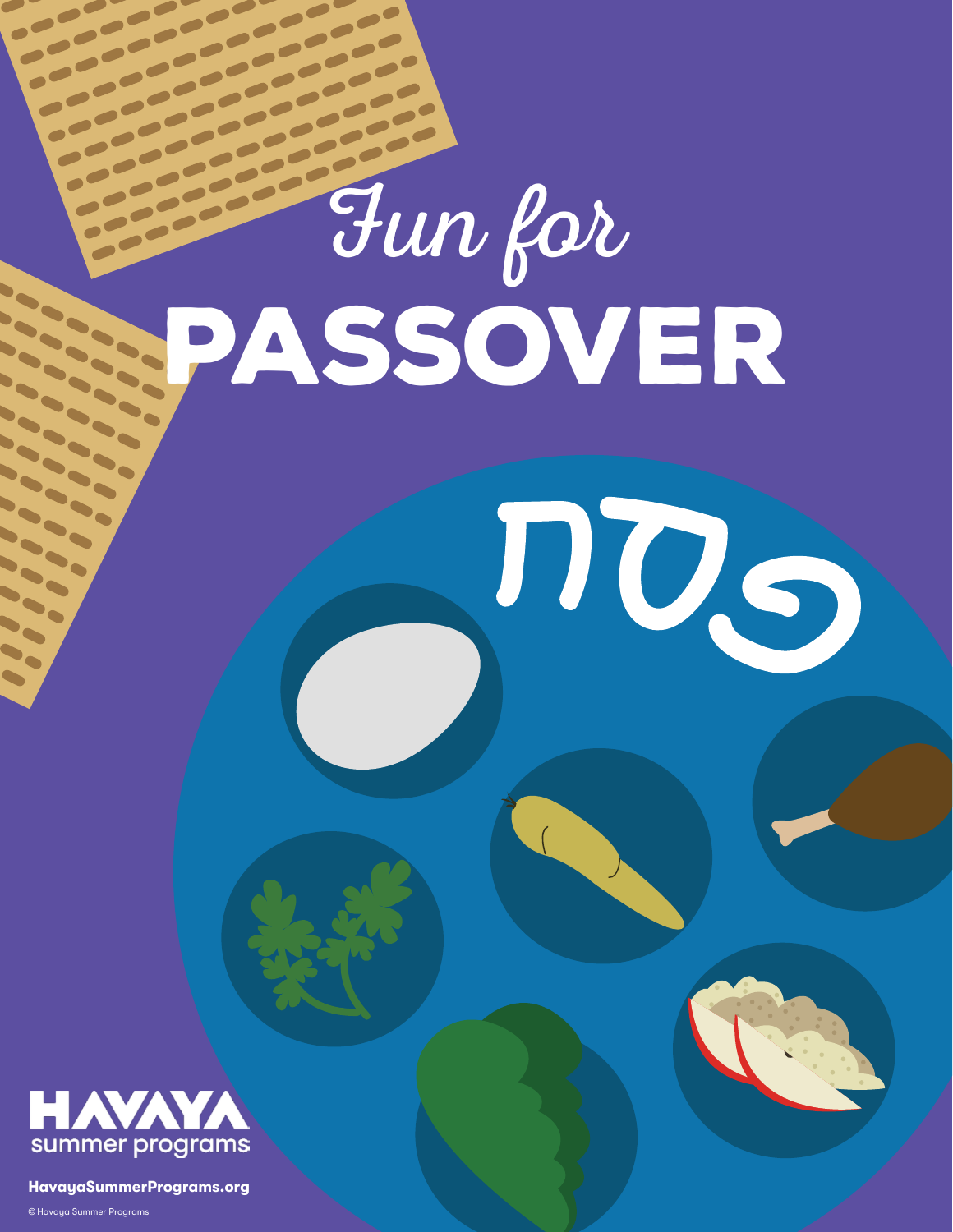### The 10 Plagues Relay Races

Have you been sitting at your Passover *seder* too long? Try incorporating these 10 Plagues Relay Races into your *seder* tradition! Have each tribe (teams of two or more people) come together to fight the 10 plagues! Make sure there is at least one young person in each tribe.

#### **1. Blood**

All the water has turned to blood! It is up to you and your tribe to move it! **Materials** 

- · Red food dye
- · Buckets (2 per tribe)
- · Spoons (1 per tribe)

Add a few drops of red food dye to a bucket of water. Place a second bucket next to it that has a "fill to" line. Give each team a spoon and have them line up running distance from the two buckets. The goal is to have each team move the "blood" from one bucket to the next by each person running with the spoon and moving one spoon of water from one bucket to the next. Have them repeat until they reach the "fill to" line. Make the race easier by keeping the "fill to" line low or only allowing tribe members to walk.

#### **2. Frogs**

Frogs, frogs, everywhere! The plague has even turned you into frogs.

It is time to play leapfrog! Have everyone crouch down in a single file line. Have the player from the back of the line leap over each player and then crouch in the beginning of the line. The race is over when everyone has had a turn. Tight on space? Have tribe members leap frog in pairs to a designated location and back. The race is completed by everyone participating.



[Play the frog song during this relay race. https://www.youtube.com/watch?v=7M19iDgcLM8]

#### **3. Lice**

The lice have infiltrated everywhere, not just your hair. It is up to you and your tribe to work on your close looking skills so you can find all the lice.

**Materials** 

- · Buckets (1 per tribe)
- · Rice
- · Small objects

Lice are sometimes hard to spot! Fill a larger bucket with rice and fill it with random objects. Assign each person on the team an object and have them search for it in the bucket. Want to avoid losing small objects? Create "I Spy bottles for each team. Visit http://www.pbs.org/parents/crafts-for-kids/eye-spy-rainbow-bottle/ to learn ho

#### **4. Insects**

There are many types of insects, so there are a few different moves. Feel type of insect they are. The race is completed once the entire tribe passes the finish line. Grasshoppers- make short hops

Caterpillar- crawl as close to the ground as possible **Catalog Contract of the second of the second of the second of the second second second second second second second second second second second second second second second second second second second second second** 

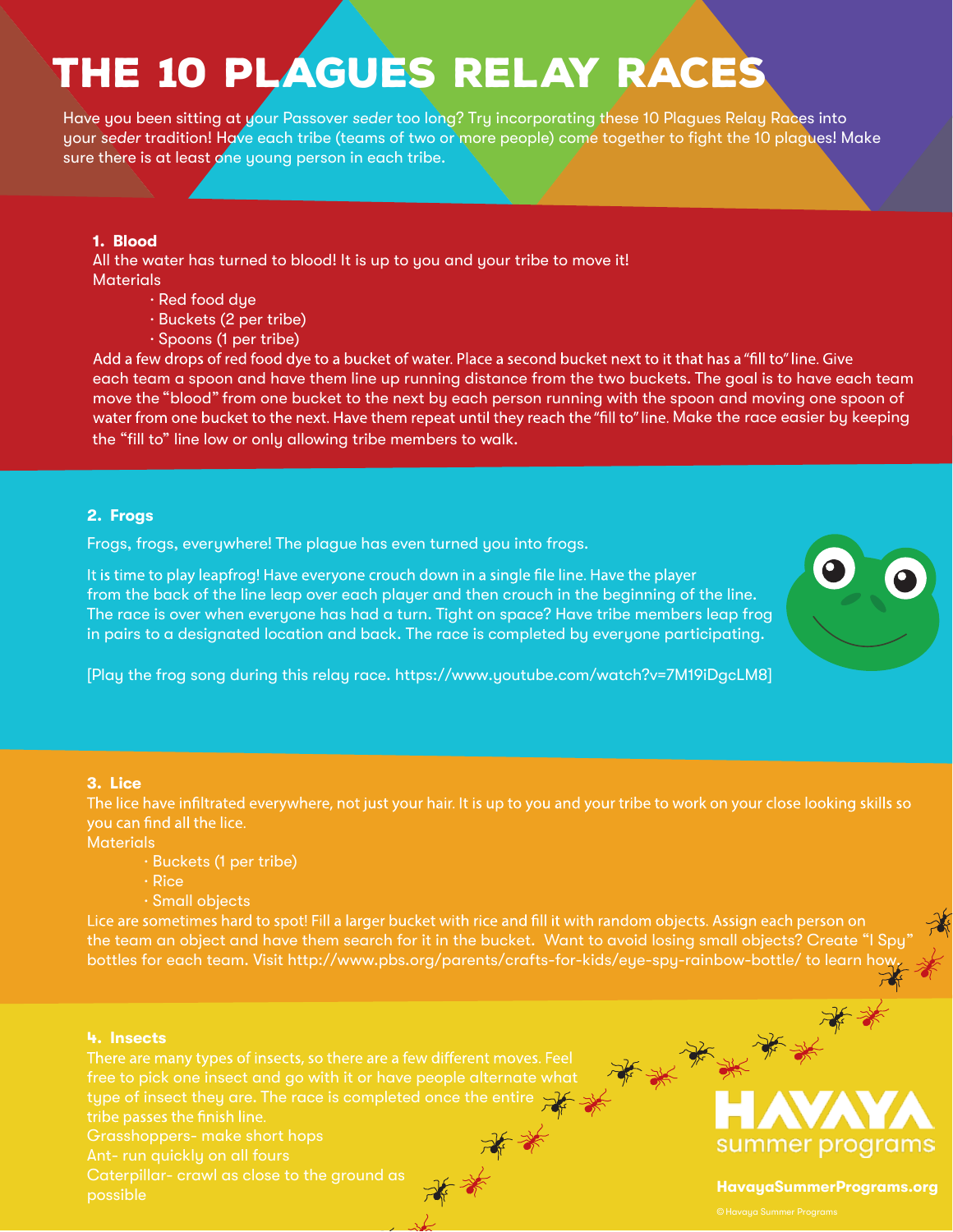#### **5. Cattle Disease**

With all the cattle sick, there is nobody left to pull the plows. The tribes will just have to help out!

Wheel Barrow Race: Have members of the tribe partner with someone else. Each pair will take turns "plowing the field."<br>The first person lays down on the floor while the second person grasps his or her ankles. The person wh the floor uses their hands to move forward while the other person holds their ankles up. Each pair should go to a desig nated spot and back. Once each pair has gone, the race is over.



**6. Boils**

Boils are spreading—fast! It is up to you and your tribe to cover the boils on one of the tribe members.

#### **Materials**

· Toilet paper (1-2 rolls per tribe)

Have one volunteer from each team volunteer to be wrapped. They should stand about ten feet away from the tribe. Each person from the tribe should take turns wrapping the person with "boils." People should vote on the best wrapped person.

Short on time? Make it a timed race and have tribes complete the task quickly.

#### **7. Hail**

Although it is Spring, hail is coming down from the sky. You must move the balls of hail quickly. **Materials** 

- · Ping pong balls (1 for each tribe)
- · Spoons (1 for each tribe)

Give each tribe a spoon and ball of "hail" (ping pong ball). Each person must walk holding the spoon with the "hail" on the end to a designated point and back. If the "hail" falls, the member of the tribe must go back to the beginning and try again. The tribe has completed the task once everyone has gone.

#### **8. Locusts**

The locusts came swarming in all at once! In order to fight the locusts, the whole group must participate. One person starts as the "the Israelite person" while everyone runs around as locusts. Once you are tagged, you must link arms with the Israelite and you have become a person again. The goal is for the whole group to be linked and transform all the locusts into Israelites. To make it indoor-safe, make the game "walking only" and have people join as an Israelite (the attached group) if they run.

#### **9. Darkness**

And suddenly, everything went dark. The whole tribe couldn't see anything. This is a game for everyone to join in together. One person from the entire Israelite group is Moses. That person should close his/her eyes and while the rest of the group is scattered around and tries to avoid the tag of "Moses." Moses calls out "Moses" while everyone responds "Pharaoh." Make sure that the area you are playing in is clear of objects on the floor.





#### **10. Death of the First Born**

In order to avoid the death of the first born, everyone must "pass over" the ball to the next person to mark their doorposts. **Materials** 

· Beach balls (1 per tribe)

People return to their tribes and stand in a single file line. The person in the front starts with the beach ball and passes it to the person behind them over their head. The second person passes it under through their legs. The pattern alternates until the person in the back receives the ball. At that point, the person with the ball runs to the front of the line **HavayaSummerPrograms.org**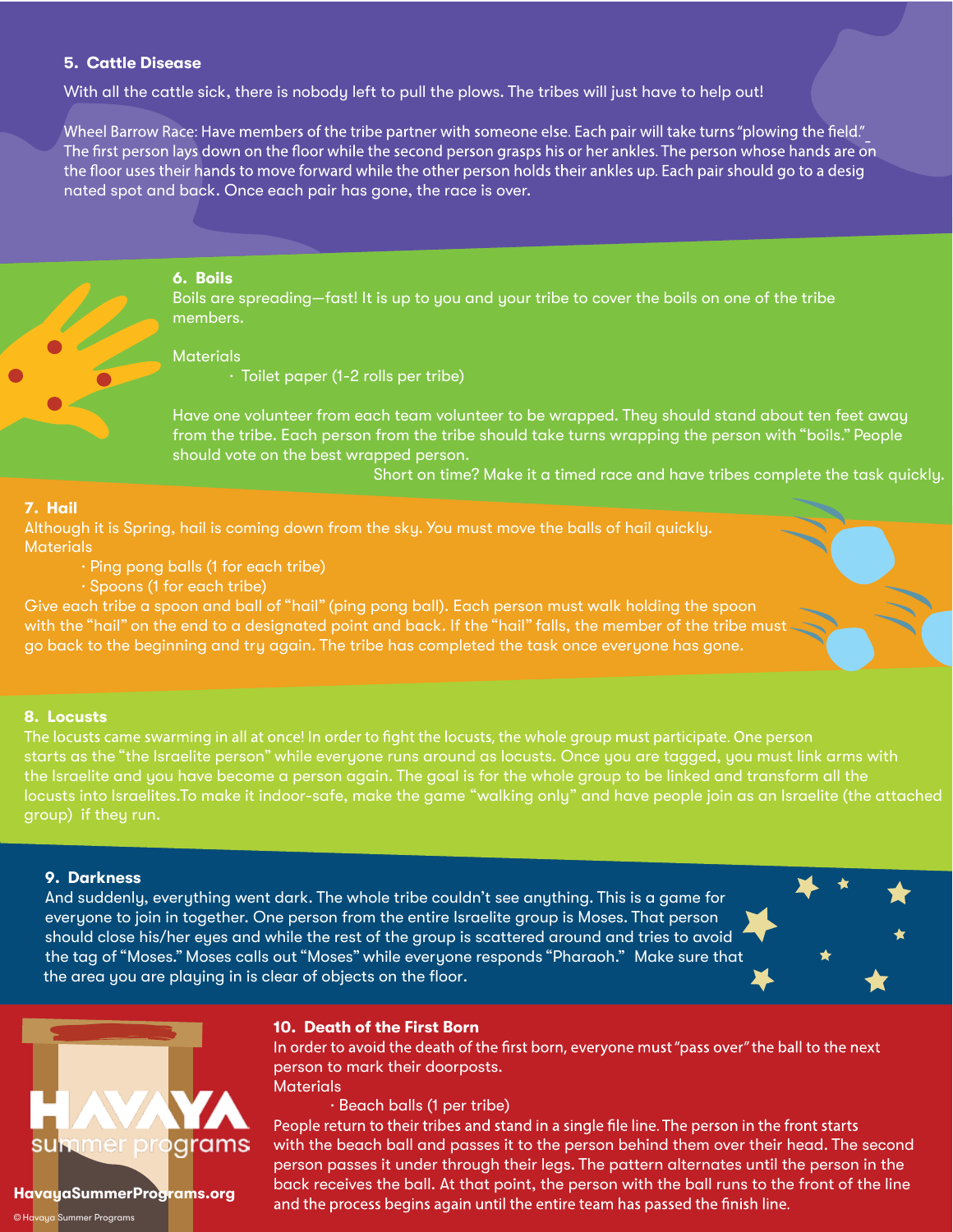## THE SEDER PLATE HAVAY





*Karpas* is a leafy green, very often parsley, that represents the freshness of spring. Some families use boiled potatoes, a tradition from Eastern Europe where it was difficult to find fresh green vegetables.

Salt water symbolizes tears and struggles of being enslaved.

*Z'roah* is a lamb shankbone. It is a symbol of the Passover lamb offering made by the ancient Israelites before they fled Egypt. Many vegetarians use a roasted beet instead.

#### **HavayaSummerPrograms.org**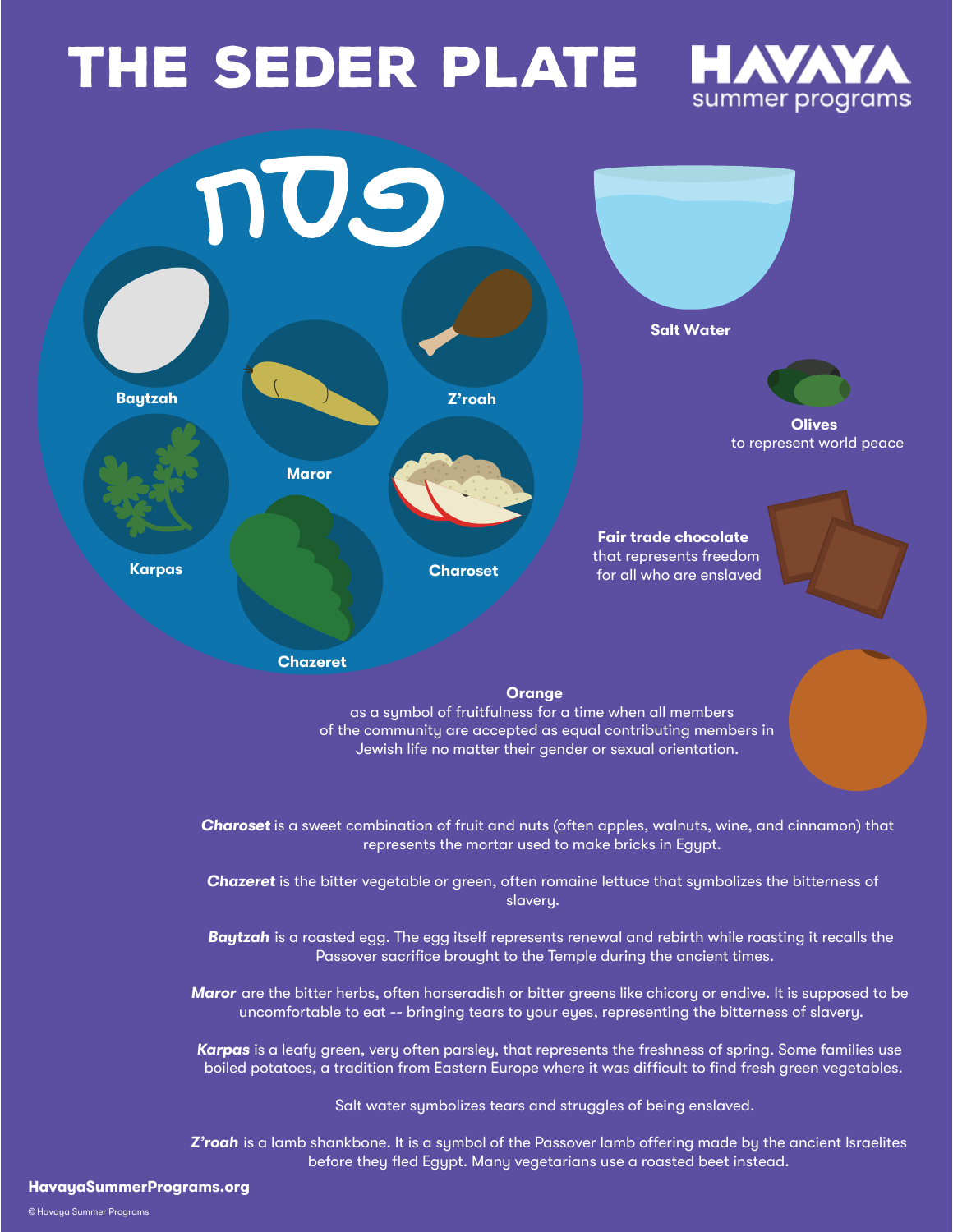

#### Matzah Recipe http://www.thekitchn.com/try-this-homemade-matzo-81256

Imagine yourself as an Israelite making matzah in a hurry! Grab your family, some flour and water and, in 18 minutes, you can have matzah.

Makes 8-12 flatbreads 2 cups flour, wheat, white, or a mix 1 cup water

Pre-heat the oven to 475°. Have ready a two baking sheets lined with parchment, a rolling pin, and a fork for pricking holes.

When the oven has pre-heated, mix together the flour and water. Knead briefly until the dough comes together into a smooth ball, 3-5 minutes. If the dough sticks to your hands or the counter, add flour a teaspoon at a time until it is no longer sticky.

Cut the dough into egg-sized pieces and sprinkle the counter with flour. Working with one piece at a time, roll out the dough as thin as you can. Transfer to a baking sheet and prick the dough with a fork all over to prevent the dough from puffing in the oven.

Repeat until the baking sheet is full. The breads won't spread, so you can put the breads fairly close together. Bake until crisp, 3-4 minutes.

While the first batch is baking, prepare the second batch. Continue baking and rolling until all the matzo has been cooked (or your 18 minutes are up!).

Try adding a teaspoon or two of salt, honey, spices, or olive oil to the initial mix. You can also try substituting some of the water with yogurt or experiment with different kinds of flour for different flavors and textures.



© Havaya Summer Programs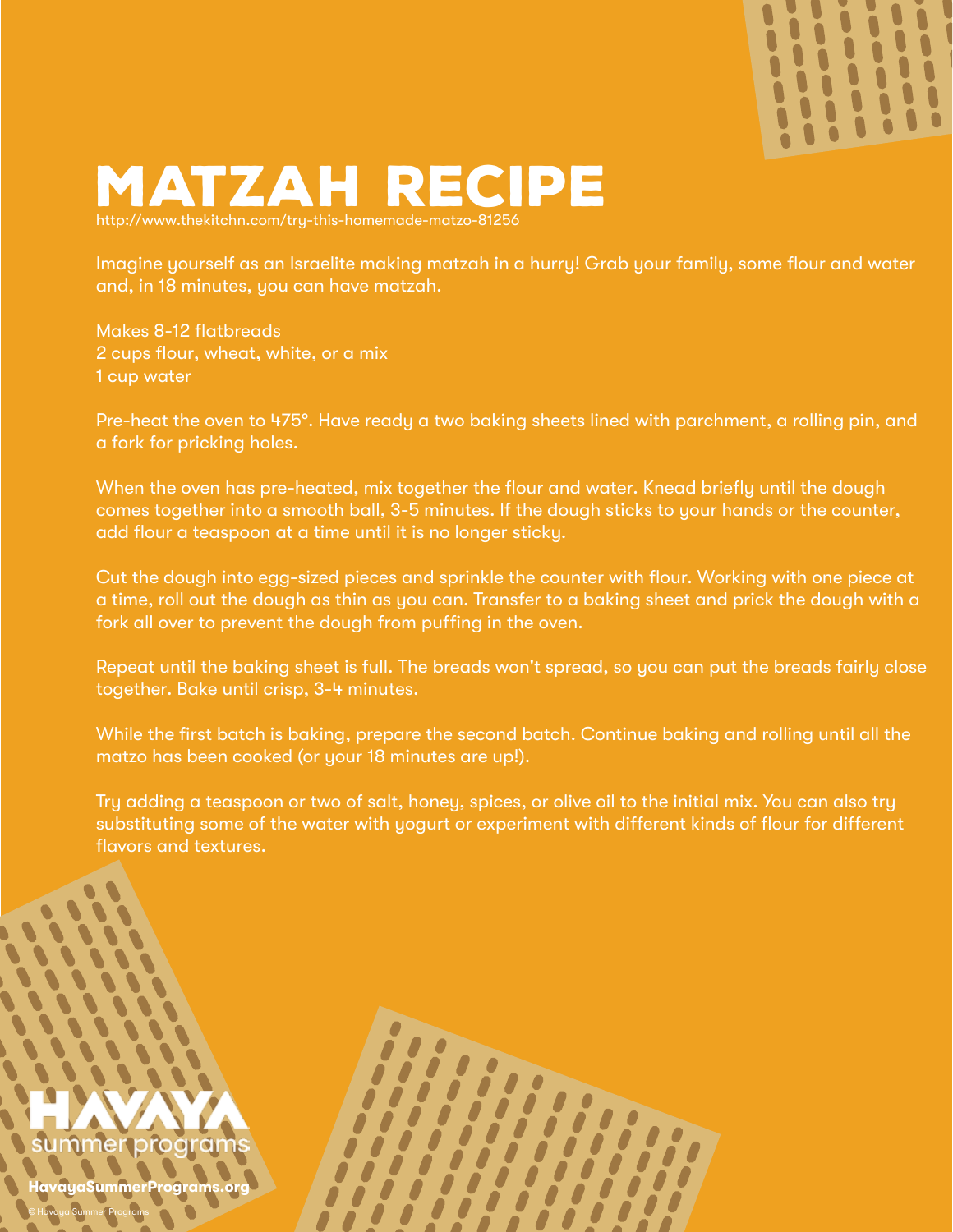

## TIME TO TOP IT OFF

Try some interesting toppings on your fresh out of the oven matzah, or any other matzah will work!

Before topping matzah, place matzah in oven at 350 degrees for about 10-12 minutes, to get it a bit more crispy and dry so it can hold the toppings well. **Italian Matzah** Spread matzah with a thin layer of marinara,  $\frac{1}{4}$  cup chopped olives and 1 Tbsp capers and  $\frac{1}{4}$ cup of shredded mozzarella. Bake at 350 degrees for 8-10 minutes, or until the cheese melts. Top with freshly torn basil.

#### **French Matzah**

Spread matzah with a thin layer of fig jam and top with sliced brie (about 3-4 pieces). Bake at 350 degrees for about 8-10 minutes until cheese is melted. In a separate bowl, toss together 1/2 cup or arugula and add a drizzle of olive oil, the juice of 1 lemon, and salt and pepper. Toss well and top salad onto matzah.

#### **Thai Matzah**

In a small bowl, whisk together 1/4 cup coconut milk, 2 Tbsp red curry paste and 1/4 cup almond butter and spread a thin layer onto matzo (you may have extra sauce). Then top with shredded carrots, sliced cabbage, green onions, cilantro, chopped roasted almonds, drizzle of sriracha and lime wedges.

#### **Huevos Rancheros Matzah**

Spread a thin layer of roasted tomato salsa on the matzah and top with an over easy egg, dollop of tomatillo salsa, cilantro, sliced avocado and hot sauce.

#### **Mediterranean Matzah**

Spread a thin layer of baba ghanoush and top with a hard boiled egg, sliced, sliced pickled jalapeños, chopped salad and herb tahini sauce. (If you don't eat legumes on Passover, you may have to skip this one!)

#### **Hawaiian Matzah**

Peel and boil 1 purple sweet potato until tender. Once done, mash it well and add 1/4 cup coconut milk and 1 tsp sugar and mix well. Spread mashed potato on matzah and top with chopped macadamia nuts and shredded coconut.

http://www.myjewishlearning.com/the-nosher/matzah-toppings-from-around-the-world-6-ways/



**Programs.org** 

© Havaya Summer Programs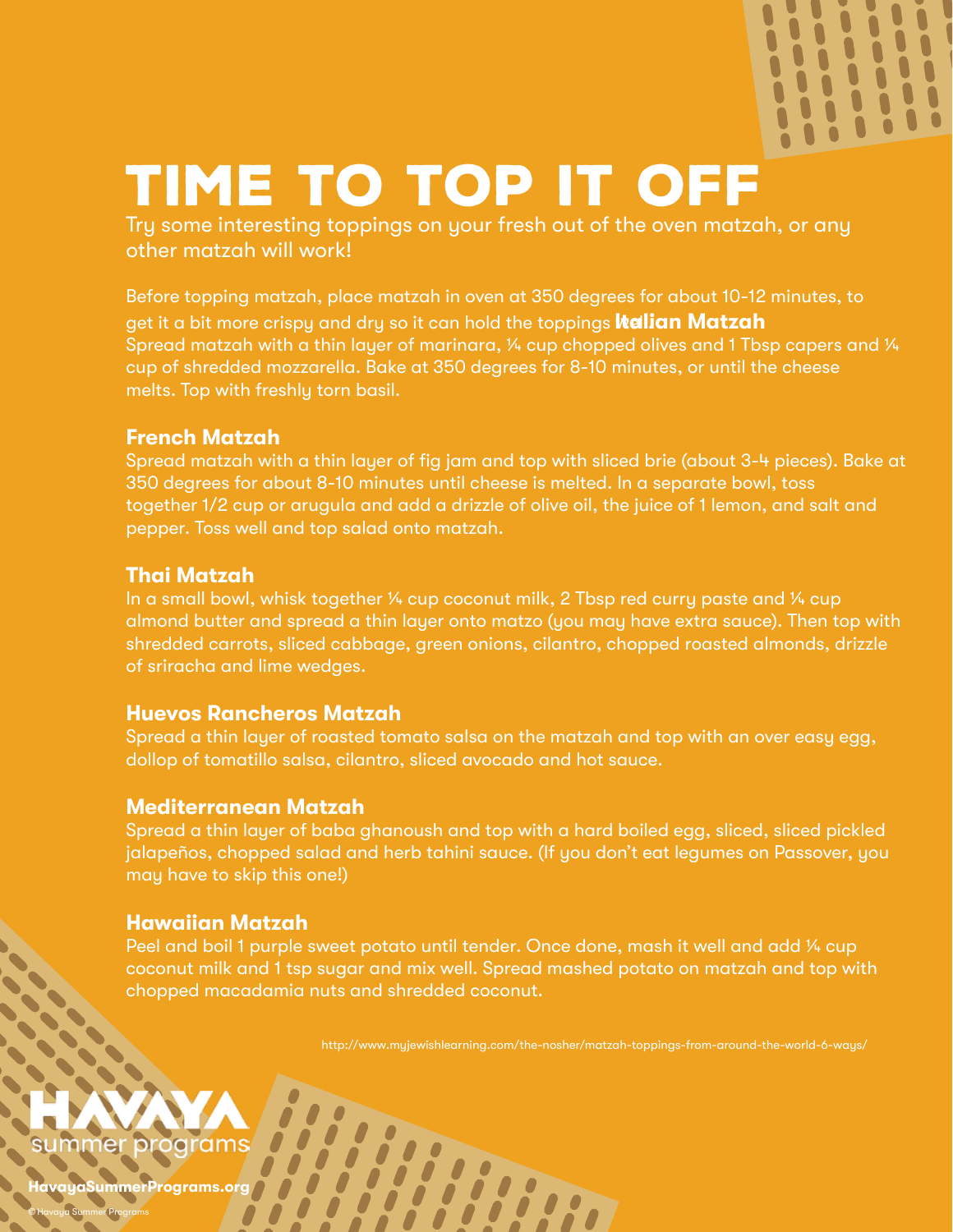## Question Collector

Passover and Spring offer us an opportunity to reflect and think about all the things blossoming around us now and look forward to next year. At your seder, take some time with family and friends to answer the questions below, inspired by lines in the Haggadah in hopes of creating a rich and meaningful conversation around your table. Record your answers and store them with your Passover things to revisit your answers next year!

"All hametzin my possession, whether I have seen it or not and whether I have removed it or not, shall be nullified and ownerless as the dust of the earth."

Identify the spiritual and emotional ametzin your life. What are the behaviors, thoughts and practices that are no longer serving you?

What acts oftzedek(justice) and *gemilut hasadin (acts of lovingkindness*) have you witnessed or participated in this year? How would you like to recommit yourself tow that *olam* (repair of the world) in this coming year?

"Avadim Hayin<del>u</del>-Once we were slaves; now we are free."

On Passover we celebrate our freedom from slavery. At the same time we recognize all those who still struggle and yearn to be free. What stories do you want to raise up of those who are still enslaved or who are not yet free to be their full selves?

"*Arami oved avi*—My ancestor was a wandering Aramean."

As we tell the story of Passover, we recognize that wandering has long been a part of our collective story, and that each of us—in every moment—are also on a journey. Look back on what has brought you to this moment. Where are you journeying towards and what do you need to sustain you for your journey?



**HavayaSummerPrograms.org**







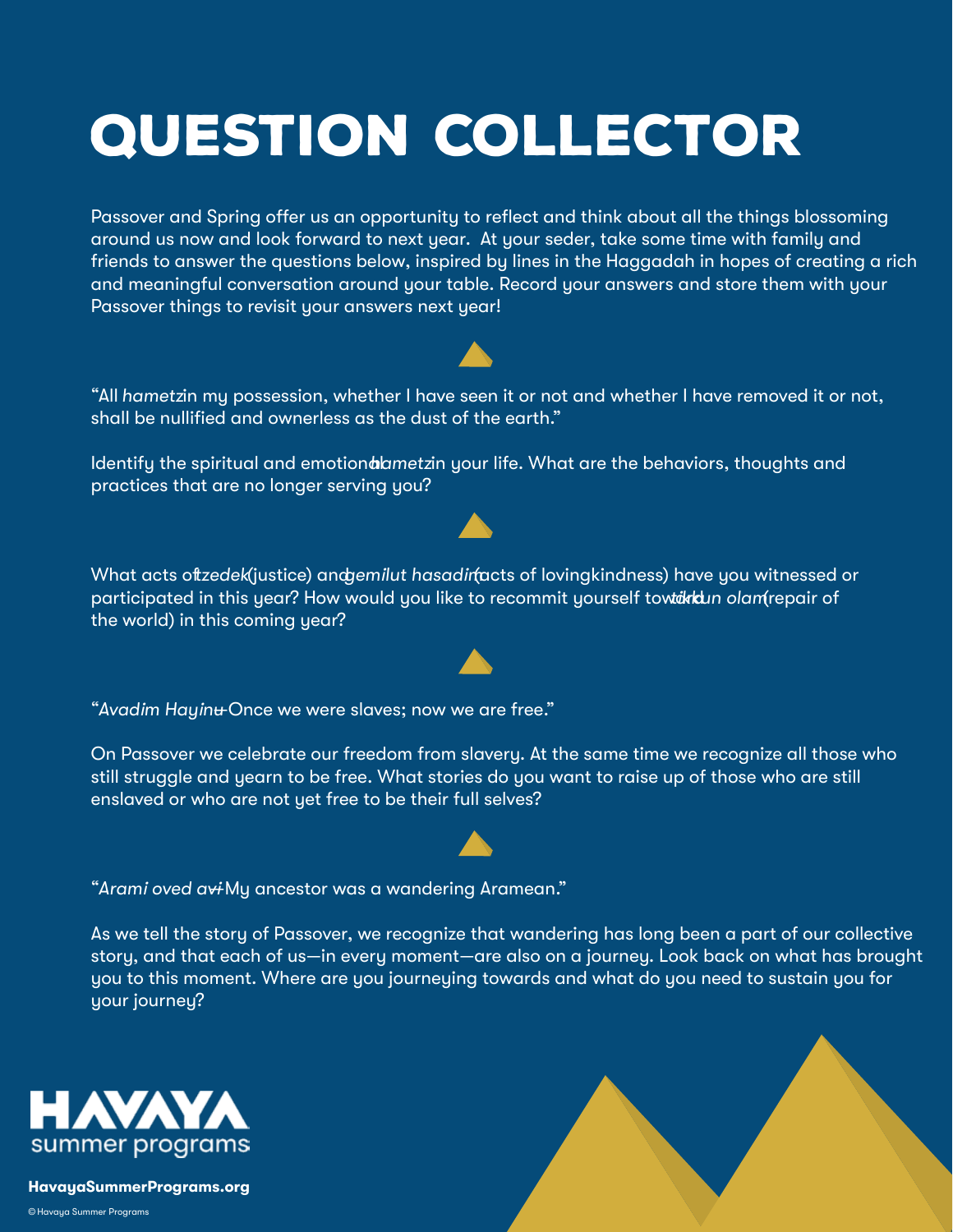## Song Parodies

From our friends at http://jewbelong.com

#### **Take Us out of Egypt**

*(to the tune of "Take Me Out to the Ball Game")*  Take us out of Egypt, free us from slavery Bake us some matzo, in a haste Don't worry 'bout flavor, give no thought to taste Oh it's rush, rush, rush, to the Red Sea If we don't cross it's a shame For it's ten plagues, down and you're out At the Pesach game

#### **A Passover Song**

*(to the tune of "My Favorite Things")*  Cleaning and cooking and so many dishes Out with the chametz, no pasta, no knishes Fish that's gefillted, horseradish that stings These are a few of our Passover things.

Matzo and karpas and chopped up charoset Shankbones and kiddish and Yiddish neurosis Tante who kvetches and uncle who sings These are a few of our Passover things.

Motzi and maror and trouble with Pharaohs Famines and locusts and slaves with wheelbarrows Matzah balls floating and eggshell that cling These are a few of our Passover things.

CHORUS: When the plagues strike When the lice bite When we're feeling sad We simply remember our Passover things And then we don't feel so bad.

#### **Passover Round**  *(to the tune of "Frère Jacques")*  Roasted Shankbone Hard Boiled Egg Karpas and Charoset Bitter Herbs



**HavayaSummerPrograms.org**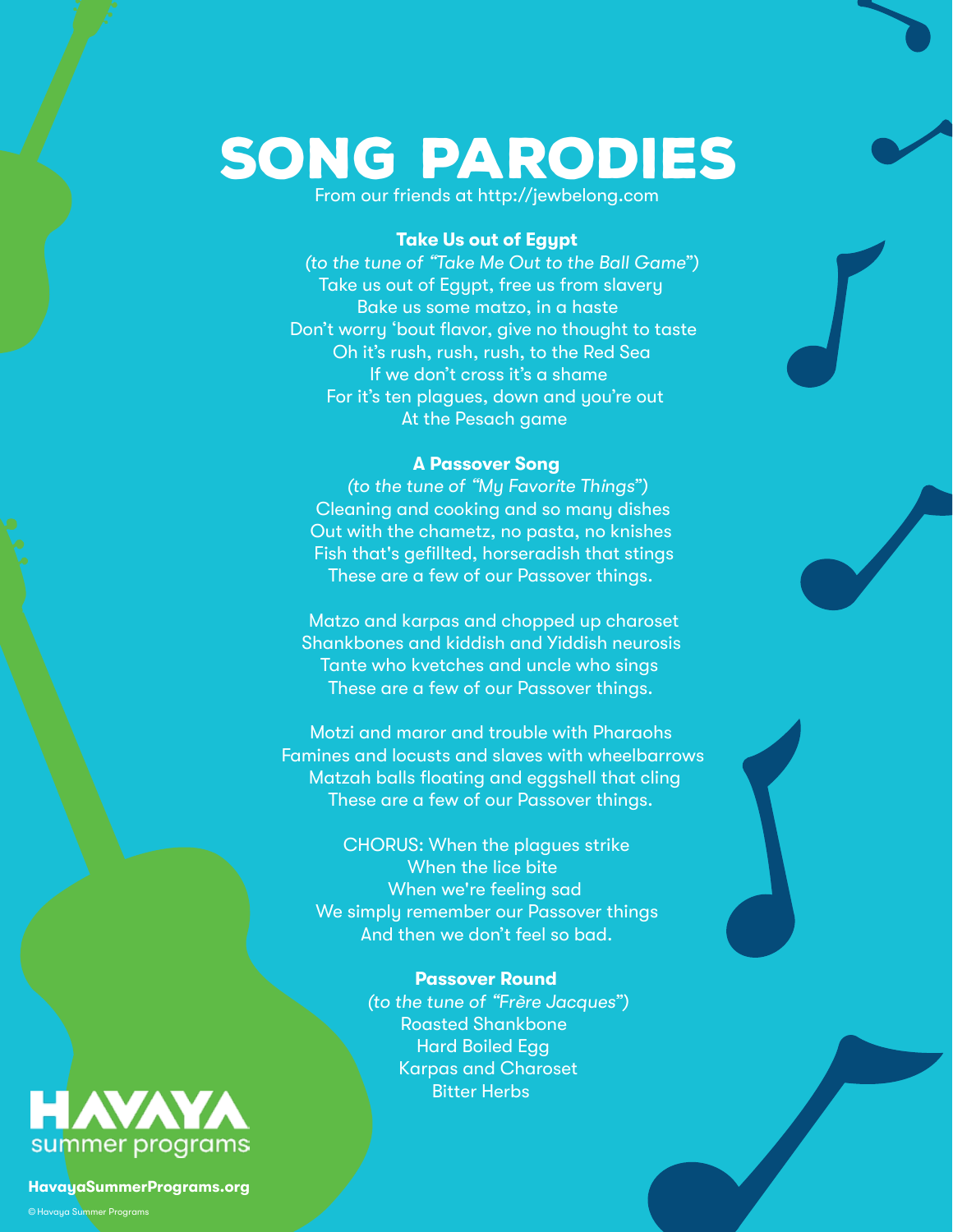## GAMES & ACTIVITIES

#### **20 Questions**

Asking questions is a central theme to Passover. Play 20 Questions using words or ideas from the Haggadah. To play, one person should pick a word (feel free to use any from the list below). The rest of the group has an opportunity to ask 20 "yes" or "no" questions before they make their guess.

#### **Charades**

Try acting out the plagues and seeing how fast everyone can guess them. One person mimes a word and the rest of the group tries to guess that word.

#### **Heads Up**

Have everyone at the table write down something that relates to Passover on an index card. Shuffle the cards and divide the pile in two. Have one representative from each group hold the cards to their head in a pile with the words facing out. Team members must give clues to the person with the cards to try to guess. Teams alternate in 30-second rounds and the team to finish their pile first wins!

#### **Paper Bag Dramatics**

Before the seder, fill a few pillowcases with random objects from around the house. The items could be pencils, sunglasses, forks, flashlights ... really, anything goes. Divide your seder attendees into small groups of 4-5 people and have them create skits of the Passover story using all of the items in the bag.

#### **Words/Phrases**

- Pharoah
- Moses
- Aaron
- Miriam
- Blood
- Frogs
- Lice
- Wild beasts
- Cattle disease
- Boils
- Hail
- Locusts
- Darkness
- Death of the firstborn
- Hand washing
- Maror (bitter herbs)
- Kiddush (blessing over the wine)
- Dipping greens in salt water
- Finding the Afikomen (the "dessert matzah")
- Candlelighting
- Matzah

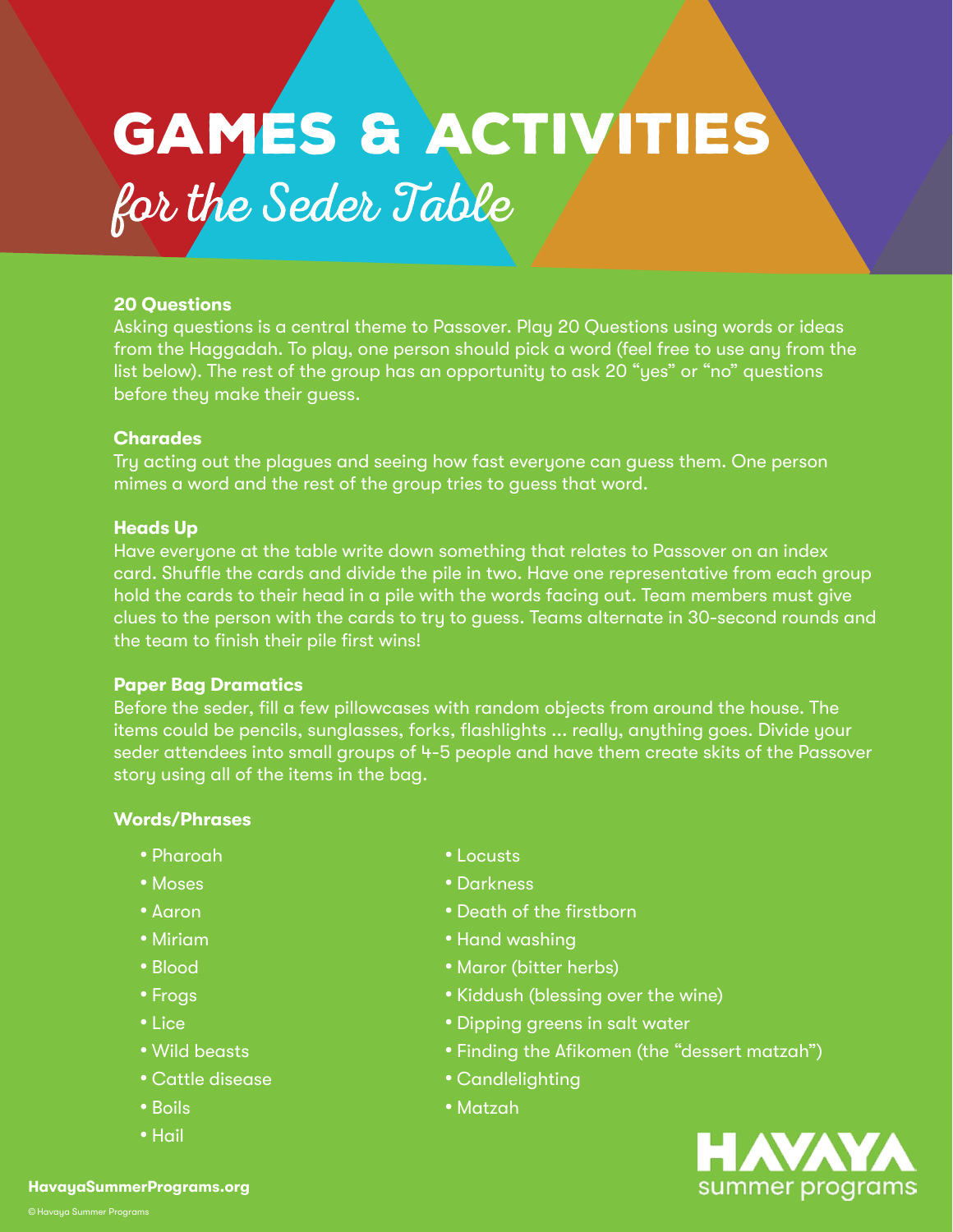## LET'S DISCUSS Passover artwork



**"Miriam Stood from Afar" by Natalia Kadish**

When Moses' family decided to save him by putting him in a basket and floating him down the Nile River, his older sister Miriam said she would follow and watch him along his journey.

• How do we support our family from both near and afar?

• What is something that you have done for a family member?

#### **"Faith at the Sea of Reeds" by Mordecai Colodner**

As the Israelites were escaping Egypt, they came to the Sea of Reeds. Before Moses raised his staff, a man named Nachshon ben Aminadav walked into the sea, trusting that it would eventually part. When the water reached Nachshon's neck, the sea parted.

- What is something you have accomplished that was scary?
- How have you made change in your community? Your family? Your friends?
- What is one way you will try to lead the way this year?



© Havaya Summer Programs

**HavayaSummerPrograms.org**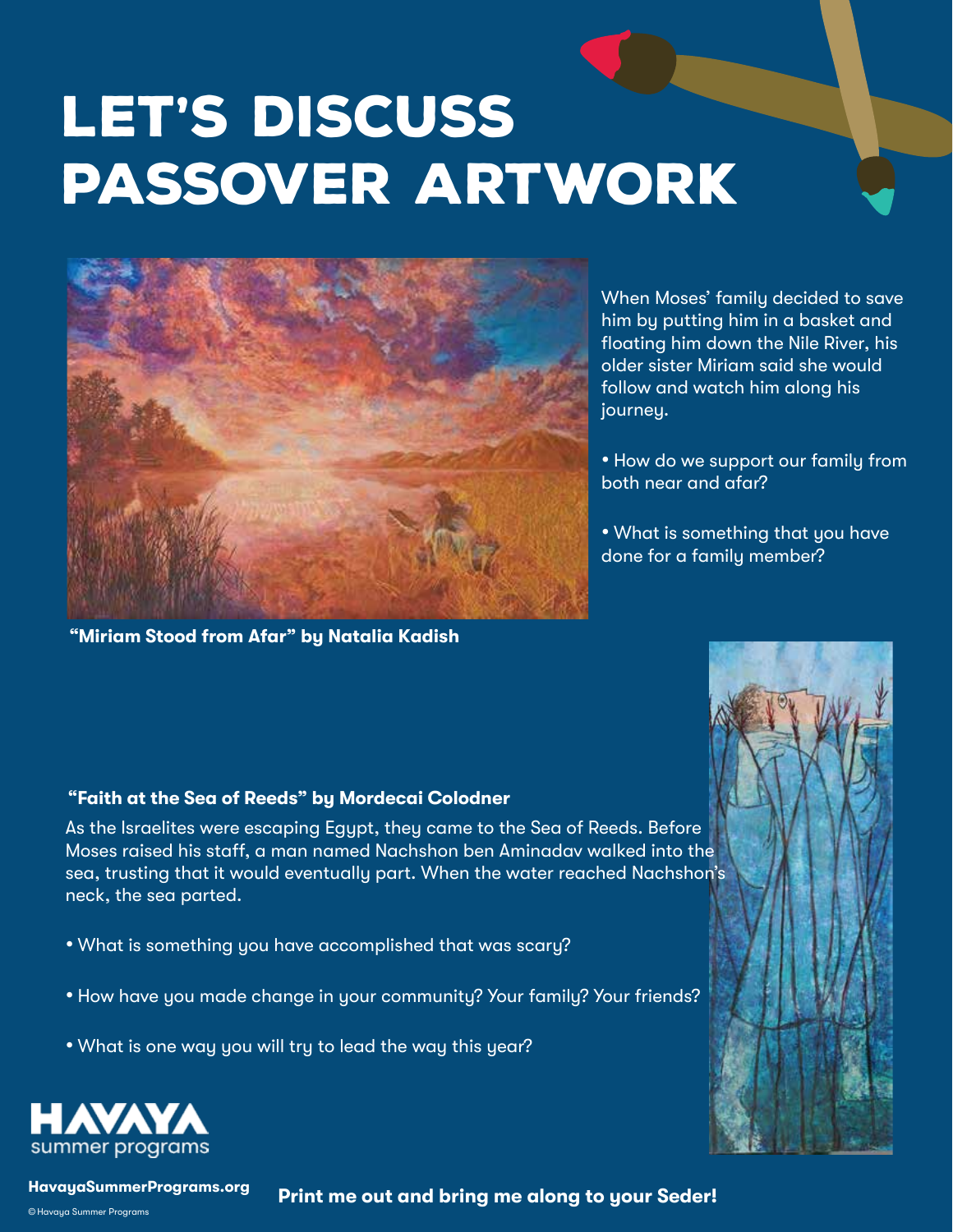

#### **"The Splitting of the Sea" by Natalia Kadish**

The sea parted and the Israelites sang and danced through the parted waves rejoicing their new found freedom.

- How do you celebrate your freedom today?
- What miracles do you see in your life that you are grateful for?



**HavayaSummerPrograms.org**

© Havaya Summer Programs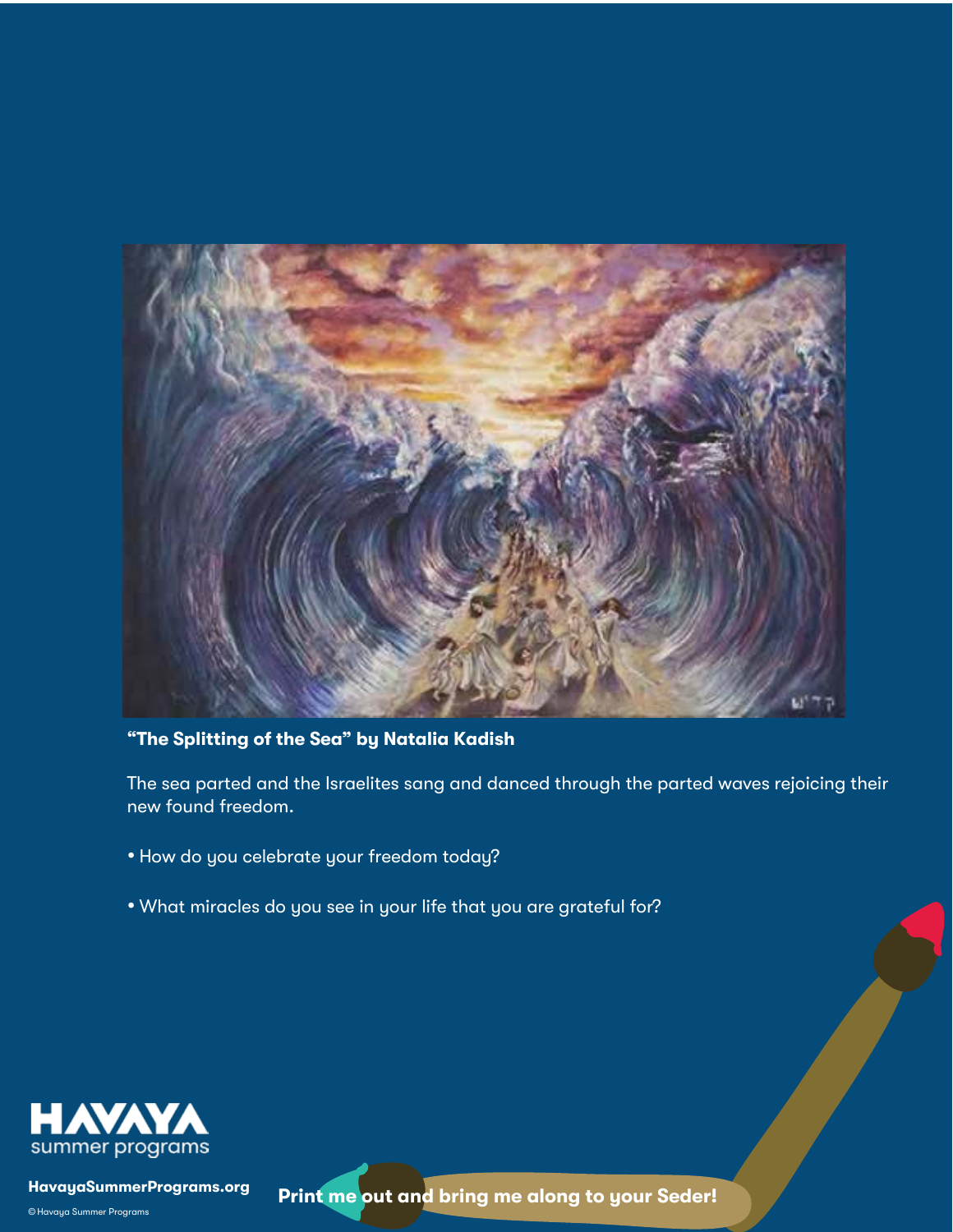### The **\_\_\_\_\_\_\_ \_\_\_\_\_\_** Story of Passover Adjective Once upon a time, about \_\_\_\_\_\_\_\_ years ago, there were a people called the Israelites Number who lived in the land of Egypt. They enjoyed swimming in the lake of \_\_\_\_\_ and spending all day  $\frac{1}{\text{favorite activity ending in -ing}}$ . They were  $\frac{1}{\text{adjective}}$  in Egypt and thought it was a pretty good life. Then, a new Pharaoh, good friends with \_\_\_\_\_\_\_\_\_\_\_\_\_\_\_\_\_ to power. He forced the Israelites to \_\_\_\_\_\_\_\_\_\_\_\_\_and do \_\_\_\_\_\_\_\_\_\_\_\_\_\_\_\_\_\_\_\_\_\_ least favorite chore least favorite homework assignment all day. Can you imagine! And on top of that, he ruled that all baby boys must be thrown into the Nile Ri ver. One mother, decided she would do everything she could to save her son from the  $\frac{1}{\text{adjective}}$  of the Nile River so she put him in a  $\frac{1}{\text{color}}$ \_\_\_\_\_\_\_\_\_\_\_\_\_ and floated him down the Nile. His sister, Miriam, followed him and hid type of container behind  $\frac{1}{\text{type of plant}}$  to watch over him. After  $\frac{1}{\text{number}}$  minutes of floating, the Princess found him and named him Moses. He was raised in the  $\frac{1}{\text{type of house}}$ , with  $\frac{1}{\text{number}}$ rooms and \_\_\_\_\_\_\_\_bathrooms. As Moses grew older, he realized the Israelites were suffering as slaves and he could not take it anymore. Moses fled into the wilderness where there were many  $\frac{1}{p\left\lfloor \frac{m}{p}\right\rfloor -1}$ . After God appeared to Moses in a burning bush, God sent Moses to free the slaves, even if he had to do the \_\_\_\_\_\_\_\_\_\_\_\_ all night long.<br>dance move Moses rode his  $\frac{1}{\text{Animal}}$  back to the palace and asked Pharaoh to free the Israelites or bad things would happen, but Pharaoh did not care, he said \_\_\_\_\_\_\_\_\_\_\_\_. And so WWW. WW



**HavayaSummerPrograms.org**

summer oroonams

© Havaya Summer Programs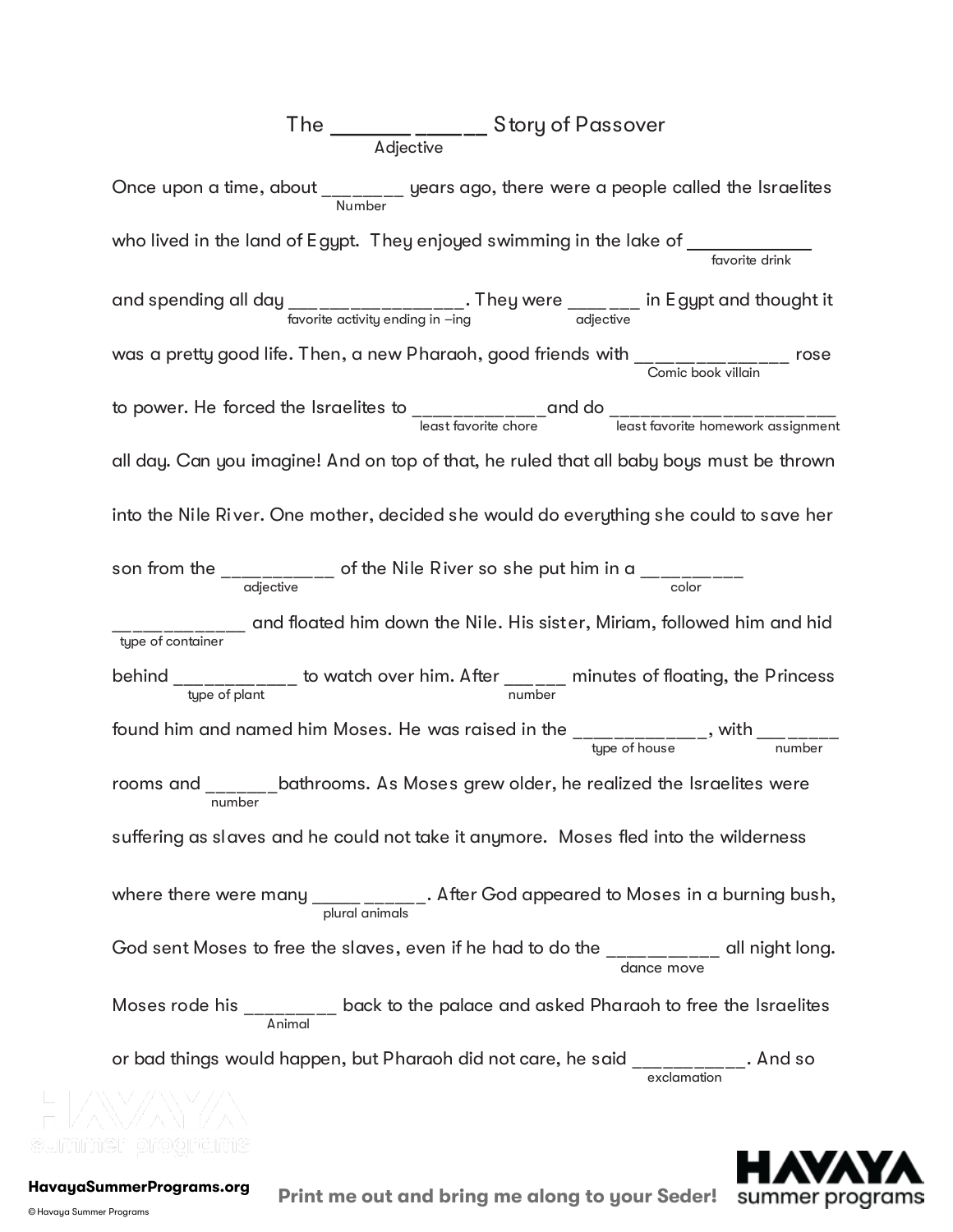they began, blood, frogs, lice, wild animals, sick animals, boils, hail, locusts, and darkness. After each plague, Moses and Aaron returned to Pharaoh and asked if he would let the Israelites go and he said no. They ran into \_\_\_\_\_\_\_\_\_ during darkness,<br>plural noun found frogs in their  $\frac{1}{\text{object}}$  and hid when  $\frac{1}{\text{pixel}}$  plural noun hailed from the sky. It was time for the largest plague yet, death of the first born. The next day, Pharaoh said pack up your \_\_\_\_\_\_\_\_ and head out of town, this is over. Moses and Aaron went to the noun people and yelled, "\_\_\_\_\_\_\_\_\_\_\_\_\_\_\_ !We musthurry!" But as the Israelites left in their exclamation  $\frac{1}{1}$  \_\_\_\_\_\_\_\_\_, they hit a roadblock-- the \_\_\_\_\_\_\_\_\_\_\_\_\_ sea was s tanding in their way and Pharaoh and his \_\_\_\_\_\_\_\_ were right behind them. Moses held out his \_\_\_\_\_\_\_\_ and the sea parted, leaving a \_\_\_\_\_\_\_\_\_\_\_\_\_ pathway for them to walk on. The people adjective danced to \_\_\_\_\_\_\_\_\_\_\_\_\_\_\_\_\_\_\_\_ all the way across and celebrated their freedom! Name of song



**HavayaSummerPrograms.org**